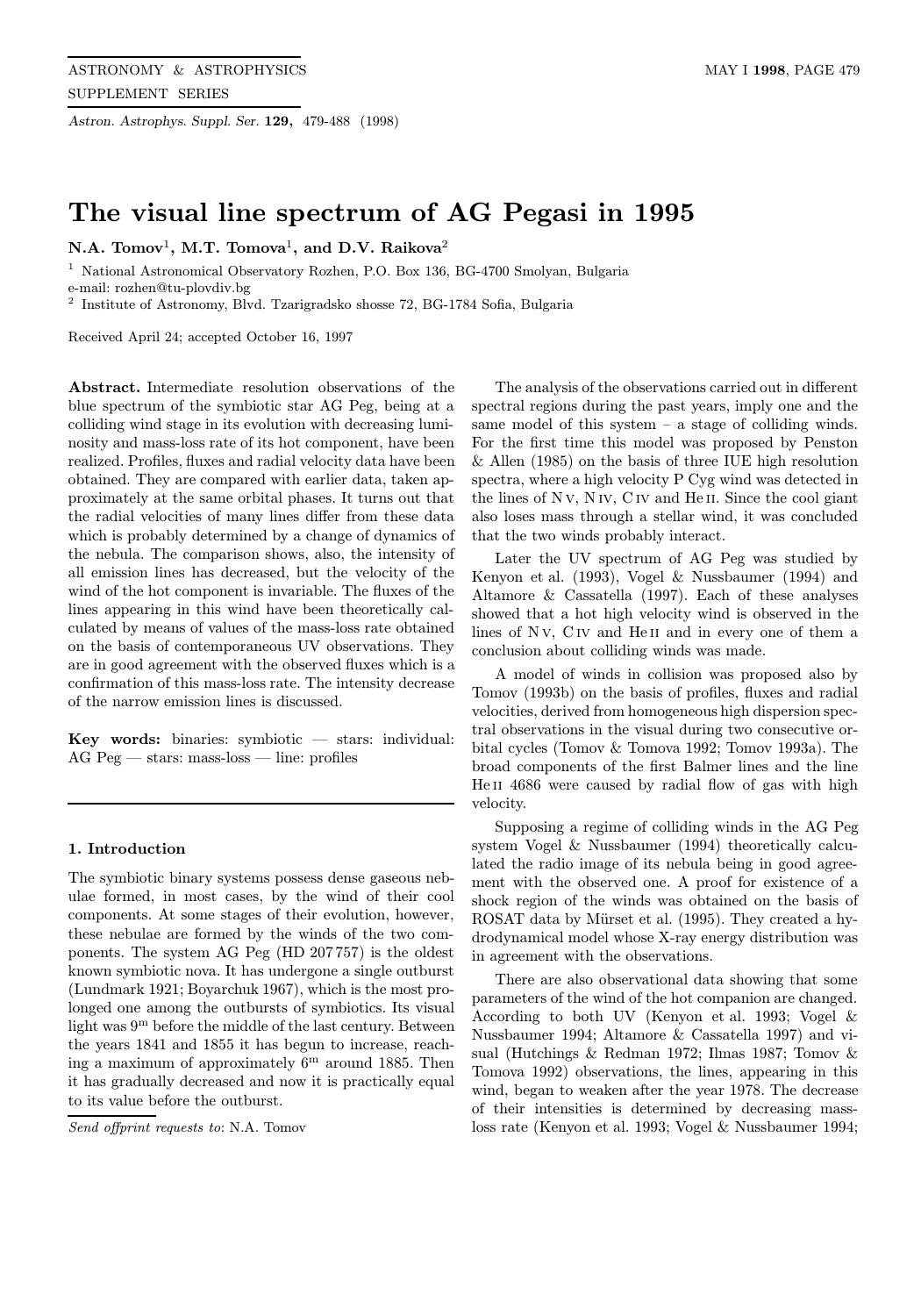

Fig. 1. Sections of the spectrum, taken on JD 2 449 969.38. The ordinate scale is in arbitrary units

Altamore & Cassatella 1997). Having in mind their behaviour Zamanov & Tomov (1995) prognosticated that in the near future the change of the mass-loss at the observed rates will cause its decreasing below a given minimal value. At that time the momentum of the hot wind will not be sufficient for realizing a collision and the system will move to a regime of a wind accretion. This transformation will be the final stage of the outburst begun in the first half of the last century.

The change of the mass-loss rate of the hot companion causes changes in the dynamics and the physical parameters of the nebular envelope and consequently of its spectrum. That is why we observed the blue region where most of the visual emission lines are situated. In this paper we analyse and discuss intermediate resolution observations of AG Peg taken in 1995 and compare them with the observations in the middle of the last decade (Tomov & Tomova 1992; Tomov 1993a) to study the evolution of the visual emission lines during the final stage of the outburst.

## 2. Observations and reduction

The present work is based on two spectrograms, taken with the Coudé spectrograph of the  $2 \text{ m } RCC$  telescope of the National Astronomical Observatory Rozhen (NAO) on Sep. 8, 1995 (JD 2 449 969.38) and Sep. 13, 1995 (JD 2 449 974.38). The observations were performed in the region from  $3600 \text{ Å}$  to  $5000 \text{ Å}$  on ORWO ZU emulsion, with a resolution of 0.5 Å. (The reciprocal linear dispersion was  $18 \text{ Å mm}^{-1}$ .) Both exposures were comparatively deep, each of 240 minutes, in order to bring out the wings of the bright emission lines and to detect the fainter features. The spectra were digitized with the Joyce Loebl microdensitometer of NAO and ReWiA package was used for wavelength and density calibration as well as for calculation of the radial velocities and the equivalent widths. Sections of the spectrum taken on JD 2 449 969.38 are displayed in Fig. 1 where the lines with measured radial velocities have been marked. As the strongest lines are not seen in this figure, the profile of one of them is displayed separately in Fig. 2. The profiles of the others are similar. The radial velocity of each group of lines is listed in Table 1.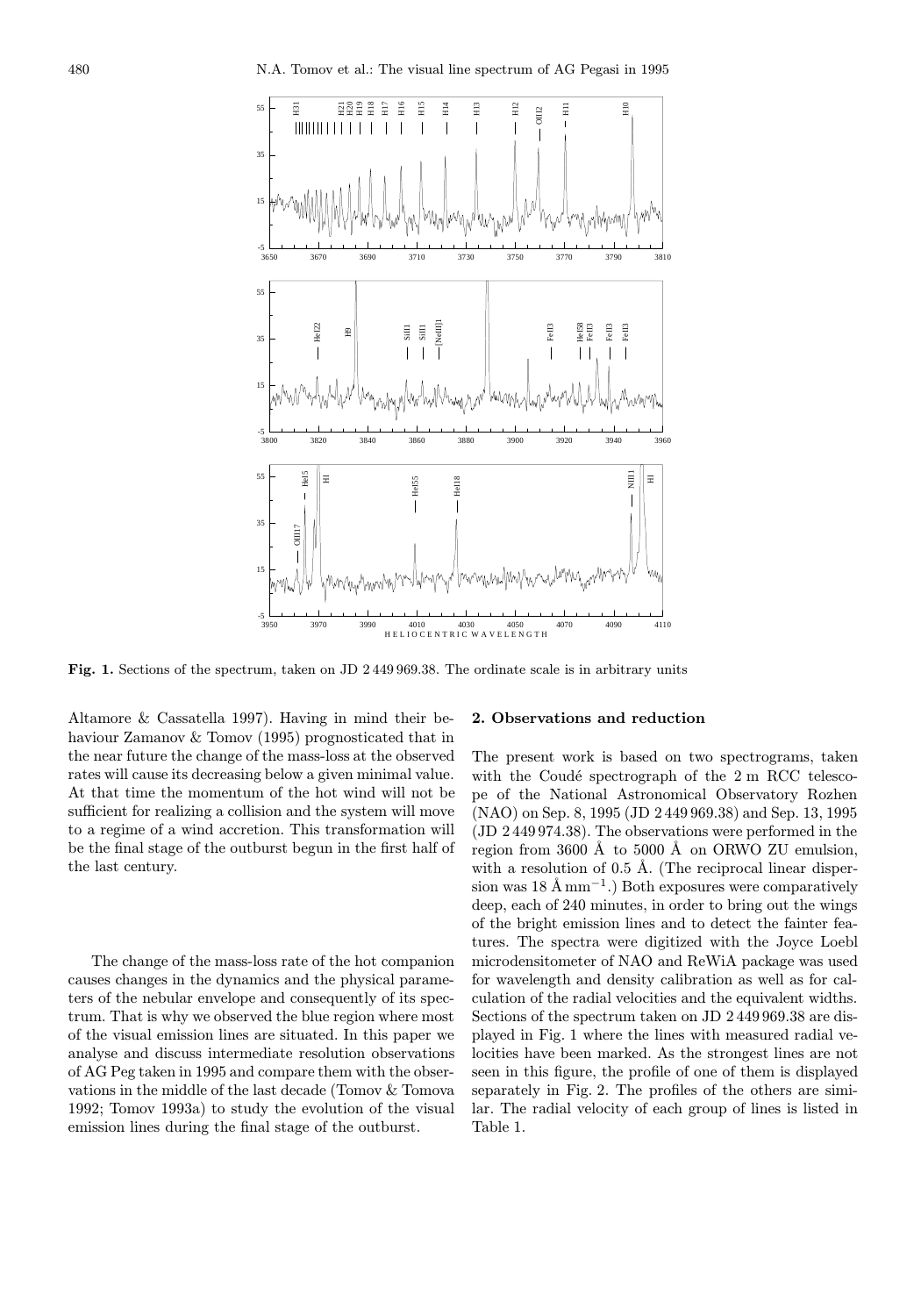

Fig. 1. continued

Table 1. Radial velocities in units of  $km s^{-1}$ 

| Elem.             | $JD$ 2 449 000 <sup>d</sup> + |                  | Elem.            | $JD 2449000^d +$ |                 |
|-------------------|-------------------------------|------------------|------------------|------------------|-----------------|
|                   | $969^{d}38$                   | $974^{\rm d}.38$ |                  | $969^{d}38$      | $974^{d}.38$    |
| Abs. lines        | $-18.1 \pm 2.9$               | $-19.5 + 1.8$    | HeII, NIII, CIII | $-20.8 \pm 2.4$  | $-20.3 \pm 0.9$ |
| НI                | $-22.2 + 1.0$                 | $-20.1 + 1.4$    | He II 4686 (N)   | $-13.7$          | $-6.5$          |
| He <sup>1</sup> I | $-14.2 + 1.0$                 | $-14.4 + 1.8$    | [O III] 4363     | $-16.1$          | $-18.7$         |
| $He3$ I           | $-14.1 \pm 1.6$               | $-17.0 + 0.3$    | Fe II, Ti II     | $-18.7\pm0.6$    | $-18.2 \pm 0.5$ |

We obtained the line fluxes using only the spectrogram of JD 2 449 969.38 as it turned out that the sensitivity of the other one was decreased in the long wavelengths region. Only fluxes of comparatively stronger lines were measured such that their equivalent width errors should be less than 30%. We consider the intensities of the same emission lines investigated in the work of Tomov (1993a) to have possibility for comparison. Some of these lines are the members of Pickering series of He ii having wavelengths  $\lambda\lambda$  4200 and 4542 Å. They are unresolved blends. At the phases of our observations the line He II 4542 is

blending with the line Fe ii 4542, but the latter of them has considerably lower intensity. The line He II 4200 is blending with the line N III 4200 which has also lower intensity. In our opinion the blending of these lines works unessentially on the measurement of their equivalent widths.

The line fluxes have been obtained by means of our unpublished  $B = 9.76$  and  $V = 8.56$  photometric estimates, taken on JD 2 449 974.34. The monochromatic continuum fluxes at the positions of emission lines considered were calculated via linear interpolation of the fluxes at the positions of the sensitivity maxima of the  $B$  and  $V$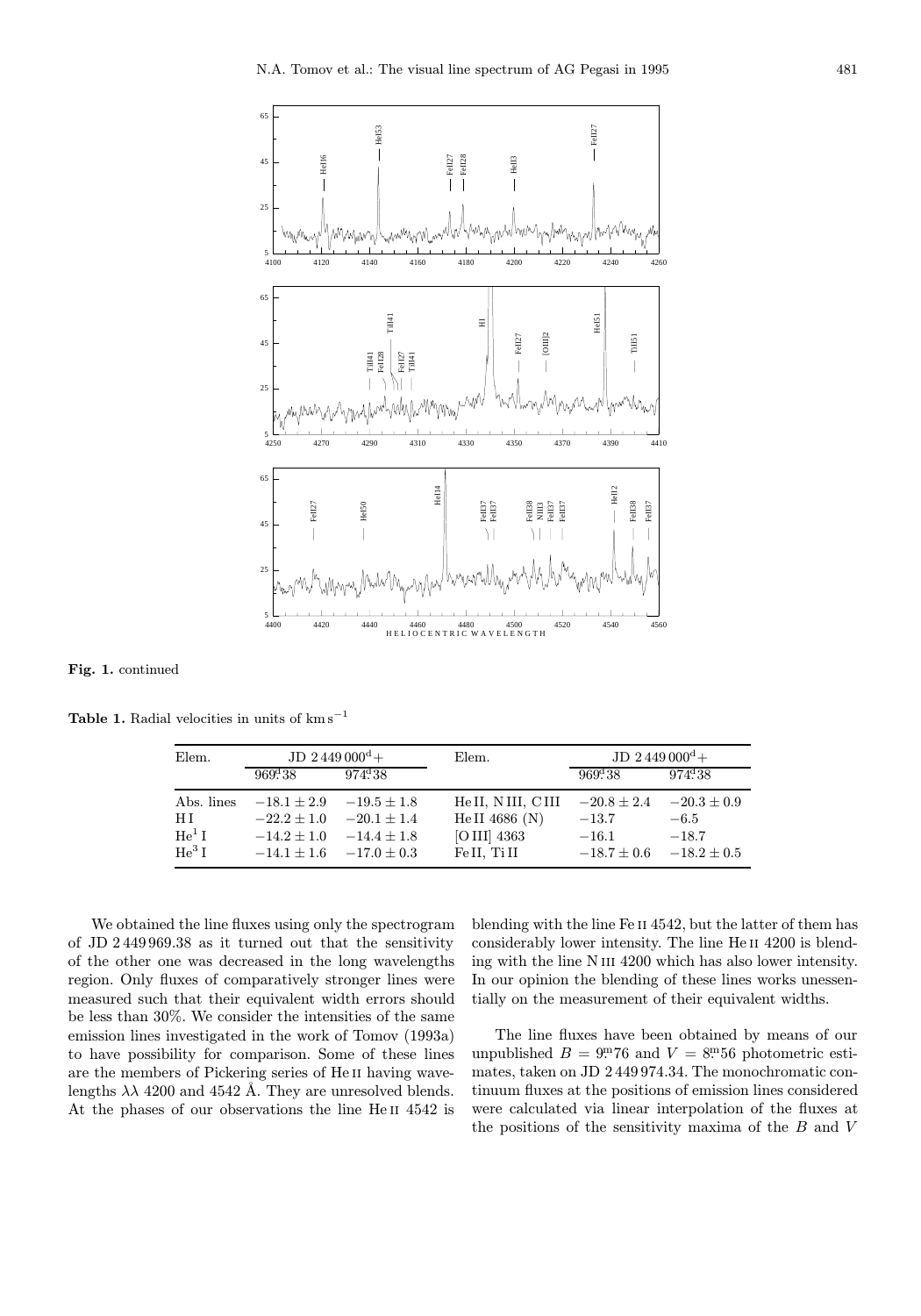

Fig. 1. continued

Table 2. Emission line fluxes in units of  $10^{-11}$  erg cm<sup>-2</sup> s<sup>-1</sup>

| Line                 | 1986 | 1995 | Line                | 1986 | 1995 | Line                 | 1986  | 1995 |
|----------------------|------|------|---------------------|------|------|----------------------|-------|------|
| <b>NIII 4097</b>     | 0.43 | 0.19 | Fe II 4296          | 0.06 | 0.03 | Fe II 4584           | 0.14  | 0.14 |
| $H\delta$ 4103       | 4.95 | 1.52 | $H\gamma$ 4340 (N)  | 8.07 | 2.00 | Fe II 4629           | 0.15  | 0.10 |
| $\text{He}^3$ I 4121 | 0.32 | 0.16 | $[O III]$ 4363      | 0.34 | 0.07 | N III 4634           | 0.19  | 0.15 |
| $\rm{He^1\,I}$ 4144  | 0.49 | 0.17 | $\rm{He^1\,I}$ 4388 | 0.59 | 0.36 | N III 4640           | 0.35  | 0.21 |
| Fe II 4173           | 0.11 | 0.07 | $He^{3}$ I 4471     | 0.71 | 0.38 | He II 4686 (N)       | 5.20  | 1.74 |
| Fe II 4179           | 0.12 | 0.09 | Fe II 4508          | 0.09 | 0.04 | $\text{He}^3$ I 4713 | 0.53  | 0.29 |
| He II 4200           | 0.10 | 0.08 | Fe II 4520          | 0.09 |      | $H\beta$ 4861 (N)    | 14.71 | 6.02 |
| Fe II 4233           | 0.23 | 0.11 | He II 4542          | 0.12 | 0.12 | $\rm{He^1}$ I 4922   | 1.18  | 0.65 |

photometric systems. The error of the monochromatic continuum fluxes, obtained in this way, is due first of all to the presence of the bands of titanium oxide. This error is approximately equal to the error of the level of the local continuum (∼10%), as titanium oxide bands of the AG Peg system are shallow because of an overwhelming by the hot continuum (Boyarchuk 1966; Tomov & Tomova 1992). The line fluxes were corrected for interstellar reddening. There are several values for the excess  $E(B-V)$ ,

obtained by different methods and placed in the range 0.08−0.15 (Penston & Allen 1985). We adopted the value  $E(B - V) = 0.12$  and used the extinction law by Seaton (1979). The line fluxes are listed in Table 2.

For the aims of our consideration the ephemeris of Fernie (1985) Max(V) = JD 2 442 710.1 + 816.5  $\times E$  will be used. The epoch of the photometric maximum when the hot companion is before the giant is used as a start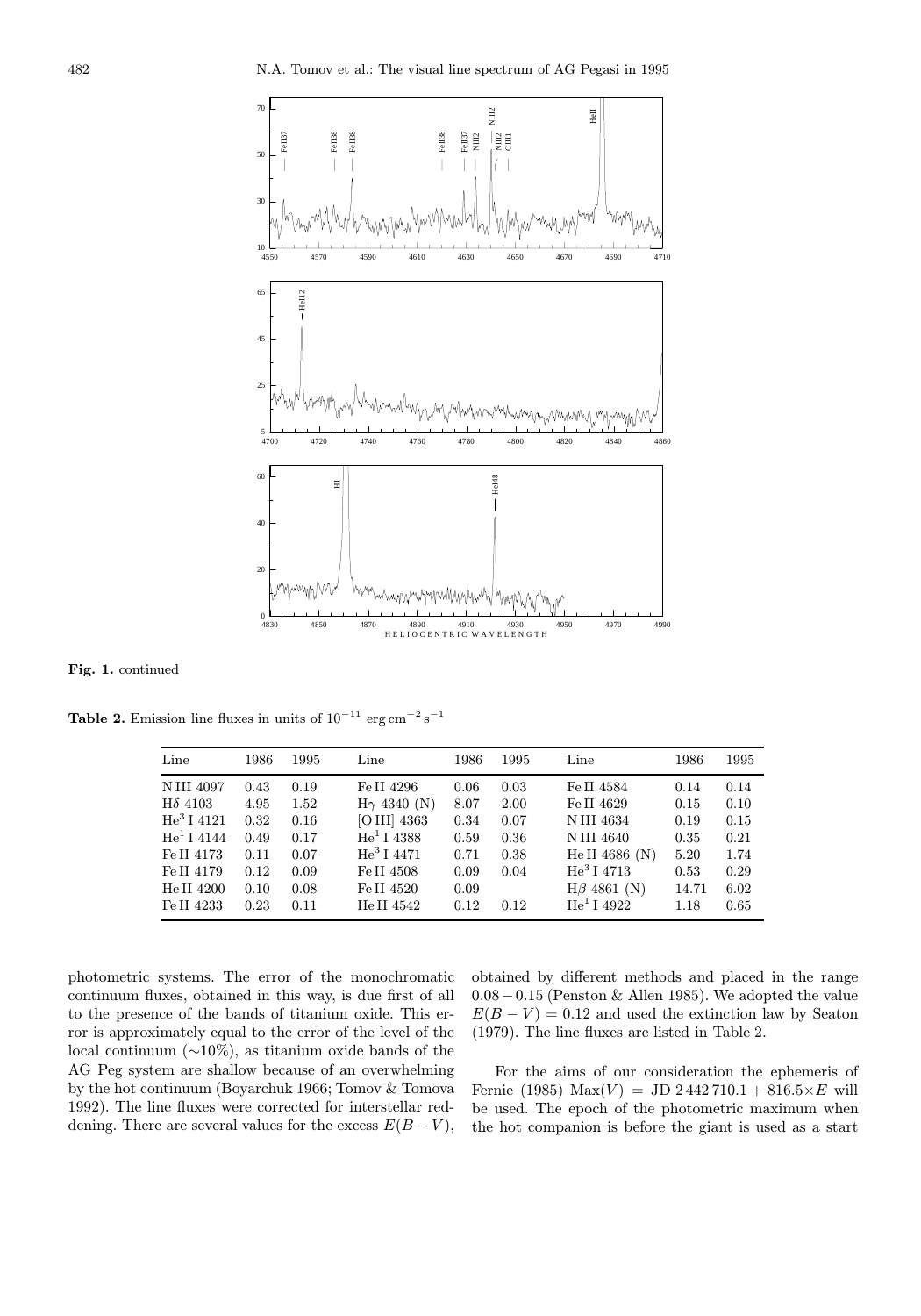Table 3. Radial velocity data of AG Peg in units of km s<sup>−1</sup> (Tomov & Tomova 1992)

| $JD_{\odot}$ | Phase       | Abs.lines       | He II 4686 | $_{\rm H\,I}$   | He <sup>1</sup> I | He II, N III,   | He II 4686 | $[O III]$ 4363 |
|--------------|-------------|-----------------|------------|-----------------|-------------------|-----------------|------------|----------------|
| 2446000+     |             |                 | (B)        |                 |                   | OIII, CIII      | (N)        |                |
| 221.50       | 0.300       | $-19.8 \pm 0.7$ | $-0.6$     | $-9.2 \pm 2.0$  | $-12.4 \pm 0.9$   | $-12.6\pm2.3$   | $-6.8$     | $-21.1$        |
| 244.55       | 0.329       | $-21.0\pm2.0$   |            | $-20.2 \pm 1.0$ | $-17.4 \pm 1.1$   | $-23.5 \pm 2.0$ | $-22.3$    | $-31.4$        |
| 252.52       | 0.338       | $-18.3 \pm 1.4$ |            | $-17.0 \pm 0.2$ | $-14.4 \pm 0.3$   | $-14.6 \pm 2.2$ | $-11.8$    | $-29.5$        |
| 252.57       | 0.339       | $-22.0 \pm 3.4$ | $\!-6.7$   | $-14.2 \pm 0.4$ | $-13.7 \pm 1.5$   | $-20.2 \pm 1.3$ | $-21.7$    | $-29.9$        |
| 273.52       | 0.364       | $-18.7 \pm 1.0$ | 3.0        | $-31.2 \pm 1.6$ | $-19.3 \pm 0.4$   | $-21.7 \pm 1.6$ | $-25.3$    | $-36.6$        |
| 277.40       | 0.369       | $-22.0 \pm 1.8$ |            | $-35.6\pm1.6$   | $-19.1 \pm 0.9$   | $-23.4 \pm 1.8$ | $-19.5$    | $-33.7$        |
| 301.39       | 0.398       | $-21.3 \pm 1.7$ |            | $-38.4 \pm 2.4$ | $-20.0 \pm 1.5$   | $-29.0\pm4.1$   | $-29.3$    | $-35.0\,$      |
| 330.23       | $\,0.434\,$ | $-16.7 \pm 0.7$ | $-35.8$    | $-41.0 \pm 6.8$ | $-29.1 \pm 2.7$   | $-32.7 \pm 0.1$ | $-34.6$    | $-40.2$        |
| 370.30       | 0.483       | $-19.1 \pm 1.3$ | $-32.7$    | $-53.6 \pm 5.6$ | $-30.4 \pm 0.6$   | $-35.4 \pm 0.9$ | $-43.1$    | $-42.3$        |
| 452.21       | 0.583       |                 |            | $-64.9 \pm 1.4$ | $-31.1 \pm 0.4$   | $-41.9 \pm 2.9$ | $-53.9$    | $-45.5$        |
| 603.53       | 0.768       | $-12.8 \pm 1.7$ | $-36.8$    | $-20.5 \pm 1.2$ | $-19.4 \pm 1.9$   | $-20.0 \pm 1.7$ | $-26.3$    | $-25.7$        |
| 603.57       | 0.768       | $-14.9 \pm 0.9$ | $-47.4$    | $-16.5 \pm 1.2$ | $-21.3$           | $-16.6 \pm 1.6$ | $-22.6$    | $-30.1$        |
| 605.49       | 0.771       | $-16.5 \pm 0.7$ |            | $-24.2 \pm 1.1$ | $-19.1 \pm 0.5$   | $-19.9 \pm 1.4$ | $-27.8$    | $-20.2$        |
| 627.53       | 0.798       | $-12.7 \pm 1.4$ | $-41.7$    | $-16.4 \pm 0.7$ | $-15.4 \pm 0.5$   | $-17.4 \pm 0.3$ | $-24.1$    | $-22.7$        |
| 630.19       | 0.801       | $-12.8 \pm 0.9$ | $-50.4$    | $-17.3 \pm 1.2$ | $-14.1 \pm 0.4$   | $-16.3 \pm 0.5$ | $-20.2$    | $-16.2\,$      |
| 638.49       | 0.811       | $-13.8 \pm 1.2$ | $-43.3$    | $-14.2 \pm 0.3$ | $-16.2 \pm 0.8$   | $-19.3 \pm 2.3$ | $-25.0$    | $-19.8$        |
| 638.59       | 0.811       | $-16.3\pm1.1$   |            | $-16.9\pm0.6$   | $-17.6 \pm 1.3$   | $-15.6 \pm 0.5$ | $-16.7$    | $-17.7$        |
| 660.53       | 0.838       | $-14.8 \pm 1.0$ |            | $-15.8 \pm 0.6$ | $-14.4 \pm 1.2$   | $-15.9 \pm 1.8$ | $-21.0$    | $-14.1$        |
| 752.18       | 0.950       | $-21.1 \pm 0.9$ |            | $-2.9 \pm 0.4$  | $-11.1 \pm 0.4$   | $-7.8 \pm 1.0$  | 0.9        | 7.6            |
| 755.27       | 0.954       | $-19.2 \pm 1.0$ | $-30.9$    | $-7.8 \pm 0.3$  | $-14.7 \pm 0.5$   | $-8.4 \pm 1.4$  | $-2.8$     | 2.1            |
| 775.15       | 0.979       | $-19.2 \pm 1.9$ | $-28.6\,$  | $-11.0 \pm 0.8$ | $-8.6 \pm 0.4$    | $-6.6\pm1.0$    | $5.8\,$    | 14.8           |
| 928.50       | 0.166       | $-26.2 \pm 1.4$ | 32.3       | $-7.8 \pm 3.7$  | $-15.5 \pm 0.4$   | $-8.4 \pm 0.9$  | $-3.1$     | $-4.0$         |
| 990.52       | 0.242       | $-22.0 \pm 1.2$ | 10.5       | $-14.0 \pm 0.7$ | $-20.2 \pm 1.2$   | $-15.3 \pm 2.4$ | $2.8\,$    | $-37.6$        |
| 991.51       | 0.244       | $-24.2 \pm 1.3$ |            | $-13.1 \pm 1.8$ | $-18.1 \pm 1.0$   | $-15.7 \pm 0.4$ | $-9.4$     | $-31.7$        |
| 1023.53      | 0.283       | $-22.7 \pm 2.0$ |            | $-18.8 \pm 0.9$ | $-16.4 \pm 0.8$   | $-13.6 \pm 0.4$ | $-14.0$    | $-33.3$        |
| 1025.48      | 0.285       | $-21.6\pm1.1$   |            | $-17.0 \pm 1.0$ | $-15.8 \pm 1.1$   | $-14.8 \pm 0.6$ | $-22.3$    | $-33.2\,$      |
| 1047.26      | 0.312       | $-22.0 \pm 1.9$ | 13.8       | $-15.5 \pm 0.3$ | $-14.2 \pm 0.7$   | $-15.5 \pm 0.4$ | $-16.7$    | $-34.9$        |
| 1346.50      | 0.678       |                 |            | $-34.6 \pm 3.6$ | $-18.1 \pm 0.2$   | $-26.3 \pm 2.0$ | $-40.7$    | $-31.8$        |

epoch. In this case our observations are at phases 0.891 and 0.897.

The data obtained will be compared with the results of our previous observations (Tomov & Tomova 1992) and that is why some of these results are listed in Table 3 and displayed in Fig. 3 as well. These are radial velocities data derived also on the basis of photographic observations in the blue spectral region. 40% of these spectrograms were taken with the Coudé spectrograph of the 6m telescope of the Special Astrophysical Observatory of Russian Academy of Sciences and have dispersion of  $9 \text{ Å mm}^{-1}$  and the rest – with the Coudé spectrograph of the 2 m RCC telescope of NAO, with dispersion of  $18 \text{ A mm}^{-1}$ . All these spectrograms were processed with the oscilloscopic comparator of NAO, whose positioning error is equal to 0.5  $\mu$ m.

The radial velocity curves of all groups of emission lines (Fig. 3) were plotted by means of the same program, used for obtaining the orbital solution. The lines in this figure plot the best-fitting circular orbits for the data in Table 3. The phase shift of each curve with respect to the absorption lines velocity curve, determined by the orbital

Table 4. Parameters of the radial velocities curves of AG Peg

| Group of lines         | Phase | $V_0$    | K<br>shift $(kms^{-1}) (km s^{-1}) (km s^{-1})$ | S    |
|------------------------|-------|----------|-------------------------------------------------|------|
| Abs. lines             |       | $-18.37$ | 5.22                                            | 1.60 |
| He II $4686$ (B)       | 0.50  | $-20.69$ | 31.77                                           | 9.88 |
| НI                     | 0.38  | $-18.56$ | 27.94                                           | 6.88 |
| $He1$ I                | 0.38  | $-16.96$ | 9.01                                            | 3.91 |
| HeII, NIII, OIII, CIII | 0.38  | $-16.74$ | 19.18                                           | 3.14 |
| He II 4686 (N)         | 0.40  | $-18.00$ | 27.36                                           | 5.12 |
| [O III] 4363           | 0.34  | $-22.81$ | 24.08                                           | 6.83 |

motion of the cool component, is presented in the second column of Table 4. The parameters corresponding to the baricentric velocity  $V_0$  and the semiamplitude K for each curve are presented in the third and fourth columns of this table. The standard deviation s is in the last column.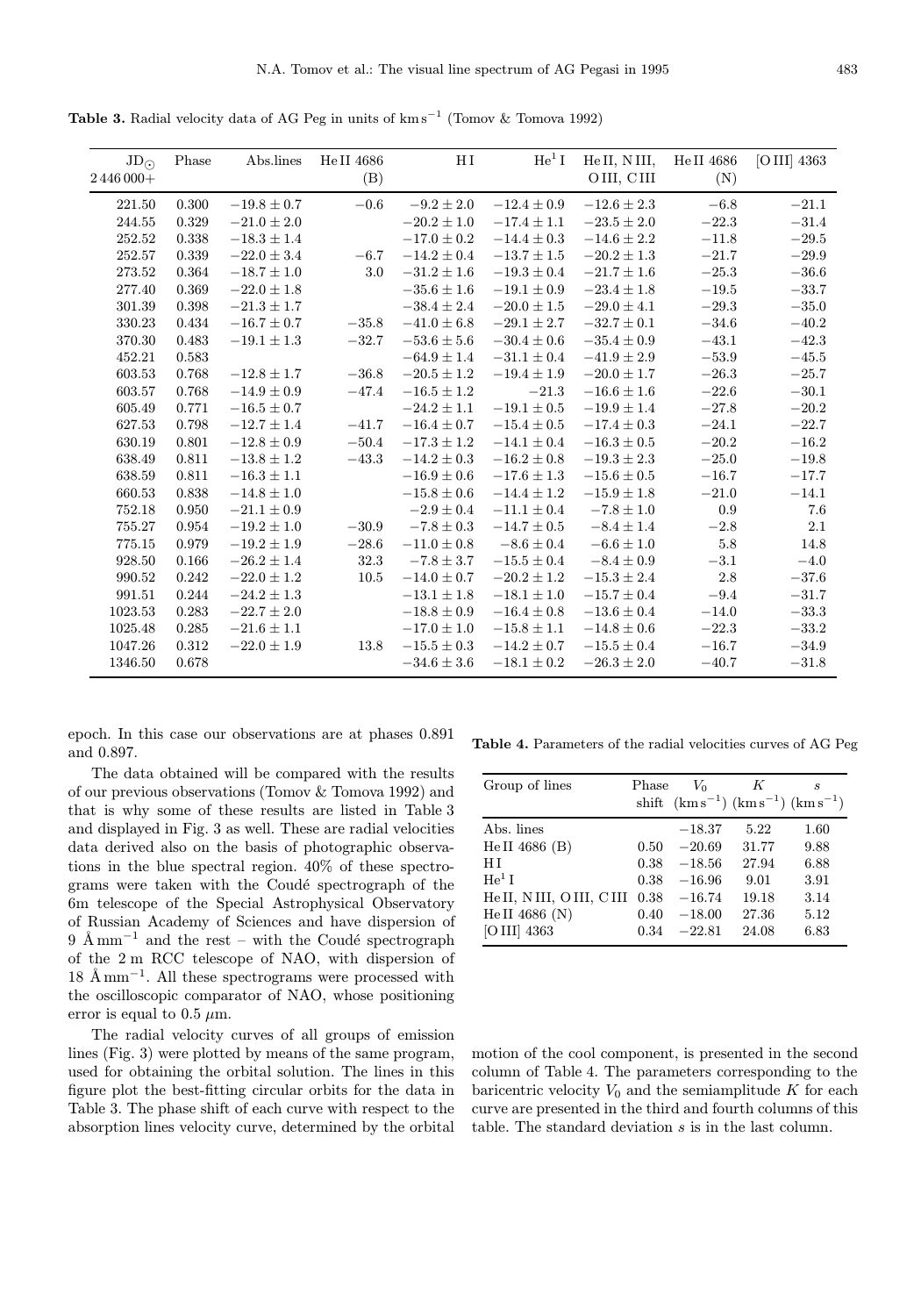

Fig. 2. The profile of the HeII 4686 line, observed on JD 2 449 969.38 and normalized with respect to the local continuum. It consists of two components – a narrow and a broad one



Fig. 3. The orbital radial velocity curves of the visual lines of AG Peg from the work of Tomov & Tomova (1992). The elements of each curve as well as the designation of the M 3 giant and the barycentric velocity have been marked

# 3. Description and analysis of the emission line spectrum

#### 3.1. The Balmer lines

The lines of Balmer series are visible as far as H 31. The profiles of the first of them consist of two components: a central narrow component with FWHM equal to about 95 km s<sup>−</sup><sup>1</sup> and a broad component, indicating stellar wind and having FWZI (full width of zero intensity) of about 2000 km s<sup>-1</sup>. Only the broad component of H $\beta$  is confidently seen. The profiles of the rest of the Balmer members consist of one component, i.e. they are ordinary nebular lines. Some of the Balmer profiles have asimmetry.

The line H 8 is badly blending with the line He<sub>I</sub> 3889 and is inappropriate for investigation.

We obtained radial velocities, measuring only the narrow components (Table 1). The radial velocities of all lines were the same within the range of the error, i.e. we didn't ascertain the existence of Balmer progression. The velocities of both spectra differ appreciably from the values of the radial velocity curve of the hydrogen lines at our phases in Fig. 3. These differences exceed the level of our error and that is why we consider they are due to a change of dynamics of the nebula.

The line fluxes (Table 2) obtained at the present time are compared with the fluxes obtained in 1986 (Tomov 1993a). Each of the latter of them is an arithmetical mean of three spectra taken at the moments JD 2 446 660.53, 2 446 752.18 and 2 446 755.27, which are at phases 0.838, 0.950 and 0.954. We compare spectra taken approximately at the same phases since the intensity of most of the emission lines vary during the orbital cycle. The line fluxes in the work of Tomov (1993a) have been systematically reduced by a factor of about 1.5. The data used in the present work have been improved and then deredened in the way described in the last section. The data from the table show that the fluxes of the Balmer lines have decreased on average by a factor of 3.2.

## 3.2. The helium lines

The FWHM of the singlets is  $45 - 50$  km s<sup>-1</sup> and those of the triplets – about 60 km s<sup> $-1$ </sup>. Some of the lines of both groups have asymmetry in their profiles. The two groups have the same velocity (Table 1) practically equal to the value at our phases of the radial velocity curve of the helium lines in Fig. 3. The line fluxes of the singlets have decreased on average by a factor of 2.1 and those ones of the triplets – by a factor of 1.9 (Table 2).

#### 3.3. The lines of elements of high degree of ionization

Lines of different highly ionized elements namely He II, NIII, OIII and CIII are present in the blue region of the spectrum of AG Peg.

Like the Balmer lines the line of He<sub>II</sub> 4686 consist of two components: a central nebular component with FWHM equal to  $80 \text{ km s}^{-1}$  and a broad component, indicating stellar wind. The profile of the broad component, observed at the moment JD 2 446 755.27 when the line was more intensive is compared with the one, observed at JD 2 449 969.38 in Fig. 4. The error of the local continuum in the first case is equal to  $\pm 5\%$  as Kodak IIaO emulsion having a lower noise was used. This error in the second case is about  $\pm 10\%$ . The observed spectrum in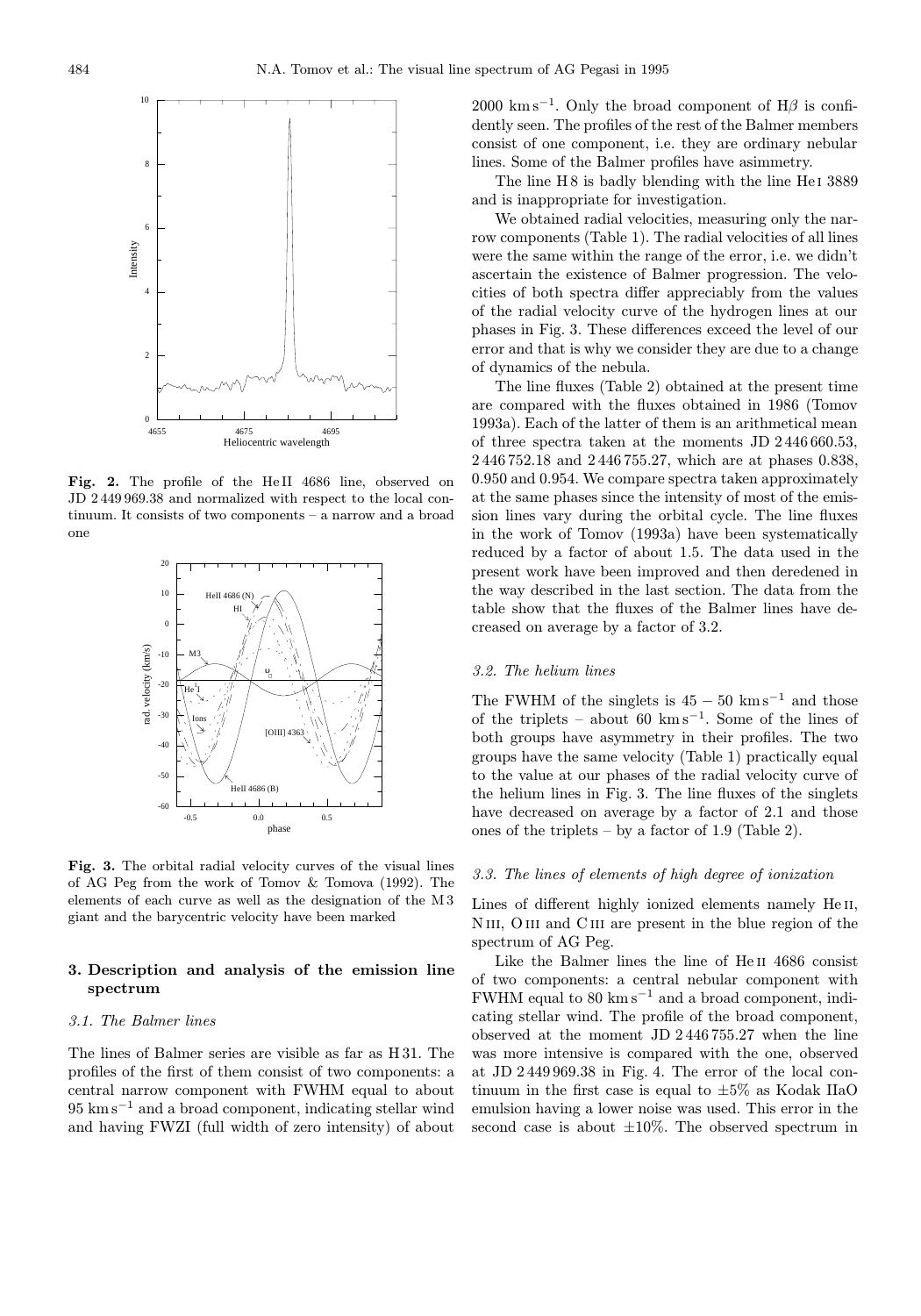the region of the He ii 4686 broad component was corrected through removing the strongest absorption lines of the red giant spectrum. Then the individual profiles were analysed by fitting with a sum of two gaussian components. The FWHM of the broad component in the first case is equal to  $1210 \pm 50$  km s<sup>-1</sup> and in the second one  $-1310 \pm 200$  km s<sup>-1</sup>. Taking into account the observational errors we have no reason to suppose that the line width has changed. This procedure allows us to obtain the equivalent width and the line flux with errors equal to about 30% in the first case, and about 50% in the second one. These errors are due first of all to the errors of the local continuum. If we take a velocity of the wind at a distance  $2\sigma$  from the center of the line this velocity is obtained to be 1030 km s<sup>-1</sup> and 1110 km s<sup>-1</sup> in the two cases. We are inclined to adopt the first one of these values made up to  $1000 \text{ km s}^{-1}$ , as it is based on emulsion with better quality.

The velocity of the narrow component of He<sub>II</sub> 4686 (Table 1) is in agreement with the radial velocity curve of this line in Fig. 3. In a period of nine years its flux has decreased by a factor of 3.0 (Table 2).

We considered only the lines He II 4200 and He II 4542 of the Pickering series as the rest of them are badly blended with Balmer lines. The profiles of the lines He<sub>II</sub> 4200 and He ii 4542 are asymmetric and their FWHM are equal to 55 km s<sup> $-1$ </sup> and 48 km s<sup> $-1$ </sup> respectively. The FWHM of the N III lines are about  $45 - 50$  km s<sup>-1</sup>.

Since there was a great difference between the velocities of the O<sub>III</sub> lines of the two spectrograms, their values were excluded from further consideration. The lines of the rest of the elements have practically the same velocities whose arithmetical mean is shown in Table 1. However, they differ from the values of the radial velocity curve of the ionized elements at the some phases in Fig. 3.

The fluxes of the Pickering lines of He ii have decreased on average by a factor of 1.1 and those of  $N$  III – by a factor of 1.7.



Fig. 4. The broad component of the He II 4686 line, observed at the moments JD 2 446 755.27 (more intensive one) and JD 2 449 969.38. The level of the local continuum is marked with a dashed line. The radial velocities are in units  $km s^{-1}$ 

#### 3.4. The forbidden lines

Only the lines of the elements  $[O III]$  and  $[Ne III]$  are included in this group. In contrast to the middle of eighties (Tomov & Tomova 1992), now the lines of [O III]  $\lambda\lambda$  4959 and 5007 have disappeared entirely and [O iii] 4363 has considerably weakened – its flux has been reduced by a factor of 4.9 (Table 2). Its FWHM is equal to  $73 \text{ km s}^{-1}$ .

There was a great difference between the [Ne III] 3868 line radial velocities in the two spectrograms and that is why they were excluded from further consideration. Like  $H I$ ,  $He II$ ,  $N III$  and  $C IV$  lines, the velocity of the  $[O III]$ 4363 line (Table 1) differs considerably from the one obtained previously at the same phases (Fig. 3).

#### 3.5. The lines of ionized metals

Besides all groups of lines examined up to now, emission lines of singly ionized and neutral metals as Fe II, Ti II, Si II, Ca II, Cr II, Mg II, V II, Ni II, Al II, Fe I, Si I, Ca I and [Fe ii] present in the visual spectrum of AG Peg. Only the Fe II and Ti II lines are intensive enough to make investigation possible. Their FWHM is equal to  $45 \text{ km s}^{-1}$ . The K and H lines of Ca II are inappropriate for investigation because of blending with the lines N III 3934 and He II 3968, [Ne III] 3968 respectively.

The radial velocity of the Fe II and Ti II lines (Table 1) was obtained to be equal to the velocity of the lines of the singly ionized metals (Tomov & Tomova 1992) which doesn't vary with the orbital phase and is equal to  $-18.1 \text{ km s}^{-1}$ . These facts are probably due to the following reason: in contrast to the rest of nebular lines the lines of the singly ionized metals are excited in a part of the giant chromosphere, which faces the hot companion (Boyarchuk 1966; Kenyon et al. 1993) and is located very close to the mass center of the system, whose velocity is derived in the interval  $16 - 18$  km s<sup>-1</sup> (Hutchings et al. 1975; Tomov & Tomova 1992; Kenyon et al. 1993).

The line fluxes of Fe ii have decreased on average by a factor of 1.7 (Table 2). We assume the part of the giant atmosphere which is ionized by the hot companion has decreased approximately in the same ratio.

# 4. The broad components and the mass-loss rate

The evolution of the hot component of the AG Peg system has been considered by Mürset et al. (1991), Kenyon et al. (1993), Vogel & Nussbaumer (1994) and Altamore & Cassatella (1997). Their analyses show that after the year 1978 the radius, the luminosity and the mass-loss rate of this star have been decreased at nearly constant temperature. We will examine if the variations of the line intensities, observed by us, are in line with the variations of these parameters. Only the broad components of the lines H $\beta$ , H $\gamma$  and He II 4686 will be considered since only they appear in the wind of the hot companion (see Sect. 5) and depend solely on its parameters. The fluxes of these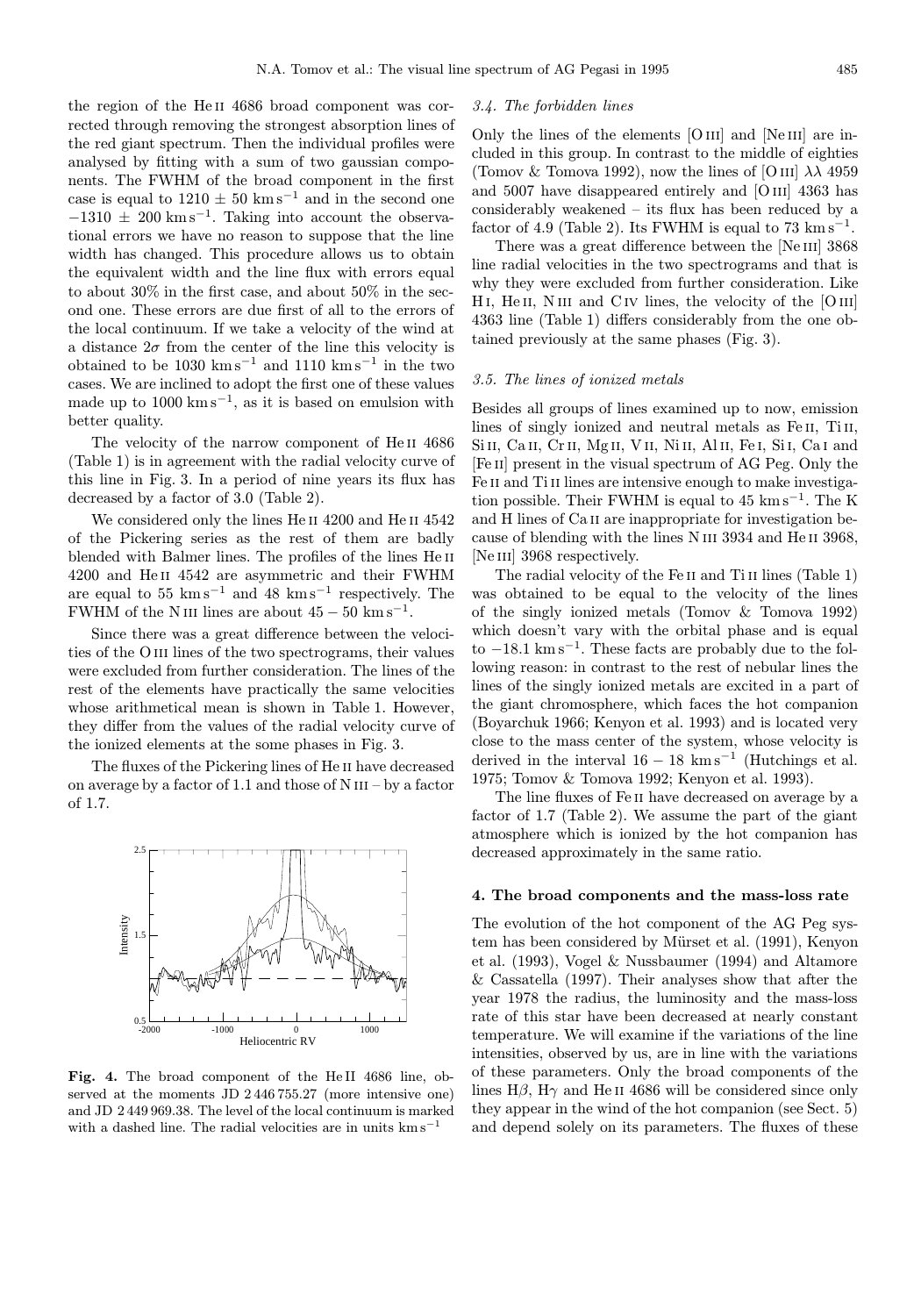lines will be calculated and compared with the observed ones.

The mass-loss rate has been derived by Vogel & Nussbaumer (1994) and Altamore & Cassatella (1997) with the same methods using UV spectra obtained during approximately one and the same period of time. The first of these methods is based on the dependence of the equivalent width of the He<sub>II</sub> 1640 line on the mass-loss rate of the Wolf-Rayet stars (Schmutz et al. 1989) and is related to the case when the line is optically thick. This dependence has been extrapolated to the atmosphere of the hot companion of AG Peg. The second method is based on the relation between the energy emitted in the He II 1640 line and the mass-loss rate when the wind has spherical symmetry and a constant velocity. It is related to the case when the line is optically thin. The results obtained with the two methods are in good agreement.

In our study we will consider the hot wind in the nebular approach, i.e. we will follow the second of these methods and that is why the value of the mass-loss rate, derived in this case will be used. The arithmetical means of the data of Vogel & Nussbaumer (1994) and Altamore & Cassatella (1997) for the years 1986 and 1995 are 1.55  $10^{-7}$   $M_{\odot}$  yr<sup>-1</sup> and  $8.7510^{-8}$   $M_{\odot}$  yr<sup>-1</sup> respectively. The second of them was calculated using the value of Vogel & Nussbaumer for the year 1993, as their observations were up to this moment.

The line flux determined by recombinations is given by

$$
F = \frac{h\nu}{4\pi d^2} \int_{V} n_{\rm ion} n_{\rm e} \alpha_{\rm eff}(T_{\rm e}, n_{\rm e}) \,dV,\tag{1}
$$

where  $n_{\text{ion}}$  is the density of the ion treated;  $n_{\text{e}}$ , the electron density;  $\alpha_{\text{eff}}(T_{\text{e}}, n_{\text{e}})$ , the effective recombination coefficient of this line and  $V$ , the emitting volume. If helium is ionized twice in this volume, the electron density will be  $n_e = (1 +$  $2a(\text{He})$ )n and the density of the given ion  $n_{\text{ion}} = a(X)n$ , where  $a(X)$  is the abundance by number of the element  $X$  relative to hydrogen. Then for the line flux we obtain

$$
F = \frac{h\nu a(X) (1 + 2a(\text{He})) \overline{\alpha_{\text{eff}}}}{4\pi d^2} \int_V n^2 \,dV.
$$
 (2)

The abundance by number of He relative to H,  $a(He)$ , is adopted to be 0.1 (Vogel 1993; Vogel & Nussbaumer 1994). The recombination coefficient  $\overline{\alpha_{\text{eff}}}$  corresponds to an electron temperature of  $T_e = 20000$  K (Pottasch 1984). The distance to the system  $d$  is assumed to be 650 pc, which value is used mostly in the current analyses (Mürset et al. 1991; Vogel & Nussbaumer 1994; Mürset et al. 1995; Altamore & Cassatella 1997). The density in the hot wind is a function of the distance to the center and can be expressed via the continuity equation

$$
n(r) = \frac{\dot{M}}{4\pi r^2 \mu m_{\rm H} v},\tag{3}
$$

where  $M$  is the mass-loss rate;  $v$ , the wind velocity equal to 1000 km s<sup>-1</sup> and  $\mu m_H$ , the mean molecular weight in the hot wind,  $\mu = 1.4$  (Nussbaumer & Vogel 1987). Using Eqs. (2) and (3) we can calculate the line flux emitted by a nebula formed by a wind with spherical symmetry and a constant velocity.

We will consider that the temperature of the hot companion of the AG Peg system in both moments has been equal to 90 000 K, which is approximately an average of the results of Mürset et al.  $(1991)$ , Kenyon et al.  $(1993)$ and Altamore & Cassatella (1997). In this case the photon fluxes beyond the limits of the ground series of hydrogen and ionized helium (Nussbaumer & Vogel 1987) are fully sufficient for ionizing these elements in the hot wind to infinity.

Table 5. The line fluxes of the broad components in units of  $10^{-11}$  erg cm<sup>-2</sup> s<sup>-1</sup>

| $\mathop{\rm Line}\nolimits$ | 1986           |               |  | 1995           |               |  |
|------------------------------|----------------|---------------|--|----------------|---------------|--|
|                              | $F_{\rm calc}$ | $F_{\rm obs}$ |  | $F_{\rm calc}$ | $F_{\rm obs}$ |  |
| $H_{\beta}$ (B)              | 2.86           | 2.43          |  | 1.12           | 1.61          |  |
| $H_{\gamma}$ (B)             | 1.36           | 1.95          |  | 0.53           | ${<}0.70$     |  |
| He II 4686 (B)               | 3.12           | 4.35          |  | 1.22           | 1.65          |  |

It is necessary for the calculation of the line fluxes to determine the region of integration. We treat the wind in the nebular approach (Vogel 1993; Vogel & Nussbaumer 1994) and that is why the inner radius is thought to be the radius of the star. We will use for its value the arithmetical means of Vogel & Nussbaumer (1994) and Altamore & Cassatella (1997), which are 0.11  $R_{\odot}$  and 0.09  $R_{\odot}$  in the two moments respectively. Let's consider the outer radius. The fact that the radial velocity of the broad components varies with the orbital phase (Tomov & Tomova 1992) means that their emitting volumes are gravitationaly connected with the star and are not probably extended to a great distance. The calculation of the line fluxes supports this conclusion since the gas at a distances greater than half of the binary separation was found to have no contribution. We will use for this reason an outer radius equal to 300  $R_{\odot}$ .

The calculated fluxes are listed in Table 5 where they are compared with the observed ones. It is seen that their difference ranges up to about 45%. One of the reasons for this difference is the equivalent width error, which is due to the error of the local continuum. The equivalent width error of the broad components reaches 50%.

#### 5. Discussion

It was presented in the work of Tomov & Tomova (1992) that the orbital variations of the radial velocity of the He<sub>II</sub> 4686 broad component are opposite in phase with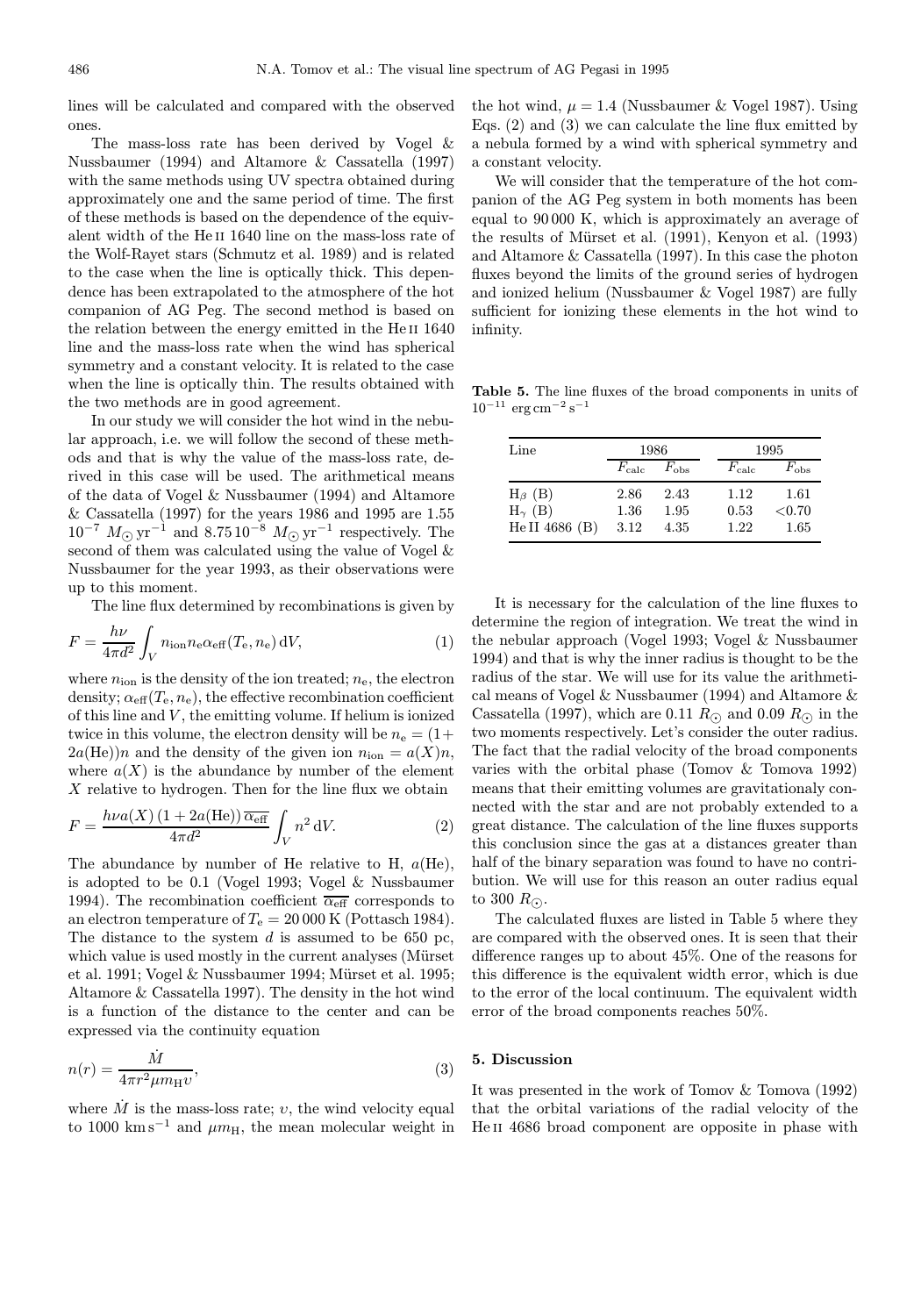those ones of the giant and are determined by the motion of the hot companion. The radial velocity variations of all nebular lines (the lines of ionized metals are an exception) have practically the same phase shift in relation to the radial velocity variations of the two stellar components (Fig. 3). This means the radial velocities of all these lines are determined by the same flow in the circumstellar nebula which, as a whole, is not at rest and there is probably a pronounced large-scale motion in it. The phase shift of the radial velocity curves shows the gas flow is in correlation with the orbital motion. However, the different amplitudes probably indicate some stratification in the direction of the motion causing the various lines to be appear in areas with different velocities.

The described behaviour of the radial velocities during the orbital cycle is related to a binary system, where both components have a stellar wind. Then the two winds must collide head on, as presented in a simplified approximation by Girard & Willson (1987). A nebular region with a high density and a low velocity of the gas motion is formed as a result of that collision. That is why it was supposed (Tomov 1993b) that the radial velocities of all of the visual narrow lines of AG Peg are probably determined by the motion in the conical part of the nebular region of this system.

The analysis of the emission line spectrum (Sect. 3) showed that the intensity of all lines has decreased. The possible excitation mechanisms in the nebular region include shocks and photoionization. That is why the total flux of the emission lines appearing in this region will consist of two parts: one determined by radiative heating and the other – by shock excitation. The interpretation of the decrease of these fluxes requires modelling in detail of the emitting region. This is a problem of a theoretical nature, including computation of its shape and size as well as the velocity and density distribution. However, it is possible to show by means of elementary calculation that the fluxes would be decreased by a factor close to the mean observed decrease factor of all elements if ionization is realized only by shocks. The mass-loss rate of the giant and the velocity of its wind are considered to be constant having values 2 $10^{-7}~M_{\odot}\rm\,yr^{-1}$  and 20  $\rm km\,s^{-1}$  (Vogel & Nussbaumer 1994; Mürset et al. 1995). The wind parameters of the hot companion are presented in the last section. Then the sum of kinetic energies of the winds in the two moments considered by us is calculated to be  $4.91\,10^{34}~\mathrm{erg\,s^{-1}}$  and  $2.7710^{34}$  erg s<sup>-1</sup> respectively. These are upper limits, since the wind velocity components normal to the nebular region surface in its predominant part are less than the velocisties themselves. The ratio of these amounts is 1.8 and the average of the observed values of the decrease factor of the different elements is 2.5.

#### 6. Conclusions

We present results of observations of the blue spectrum of the symbiotic system AG Peg at the final stage of its outburst when the luminosity and the mass-loss rate of its hot component decrease. The radial velocity data and the line fluxes have been obtained.

The radial velocities of the emission lines are compared with the radial velocity curves of the same elements during the orbital cycle, drawn on the basis of earlier observations, realized nine years ago (Tomov & Tomova 1992). It turns out that some of them differ considerably from the corresponding values of the curves, which in our opinion, is determined by dynamical change of the nebular environment. Balmer progression has not been established.

The profile of the lines  $H\beta$ ,  $H\gamma$  and He II 4686 consists of two components: a central narrow component and a broad component indicating stellar wind. The comparison with earlier spectra (Tomov & Tomova 1992) shows the width of the broad component has not changed, which means that the wind velocity has had a constant value. The line fluxes of the broad components have been calculated by means of the mass-loss rate, obtained on the basis of contemporaneous UV observations. They are in agreement with the observed fluxes which confirms this mass-loss rate and its decreasing by a factor of 1.77 during this period of nine years.

The line fluxes of the more intensive among the narrow lines have also been obtained. A decrease of these fluxes by a mean factor of about 2 for all elements has been derived during this period.

Acknowledgements. The authors are grateful to the referee whose critical remarks contributed to improve the paper. N.T. and M.T. would like to thank their colleagues Dr. R. Zamanov and Dr. N. Markova for helpful discussions. This work was supported in part by Bulgarian National Scientific Foundation grant under contract F-466/94 with Ministry of Education, Science and Technology.

#### References

- Altamore A., Cassatella A., 1997, A&A 317, 712
- Boyarchuk A.A., 1966, AZh 43, 976
- Boyarchuk A.A., 1967, AZh 44, 12
- Fernie J.D., 1985, PASP 97, 653
- Girard T., Willson L.A., 1987, A&A 183, 247
- Hutchings J.B., Redman R.O., 1972, PASP 84, 240
- Hutchings J.B., Cowley A.P., Redman R.O., 1975, ApJ 201, 404
- Ilmas M., 1987, in: Observations and Interpretation of Stellar Spectra. Dushanbe, p. 81
- Kenyon S.J., Mikolajewska J., Mikolajewski M., Polidan R.S., Slovak M.H., 1993, AJ 106, 1573